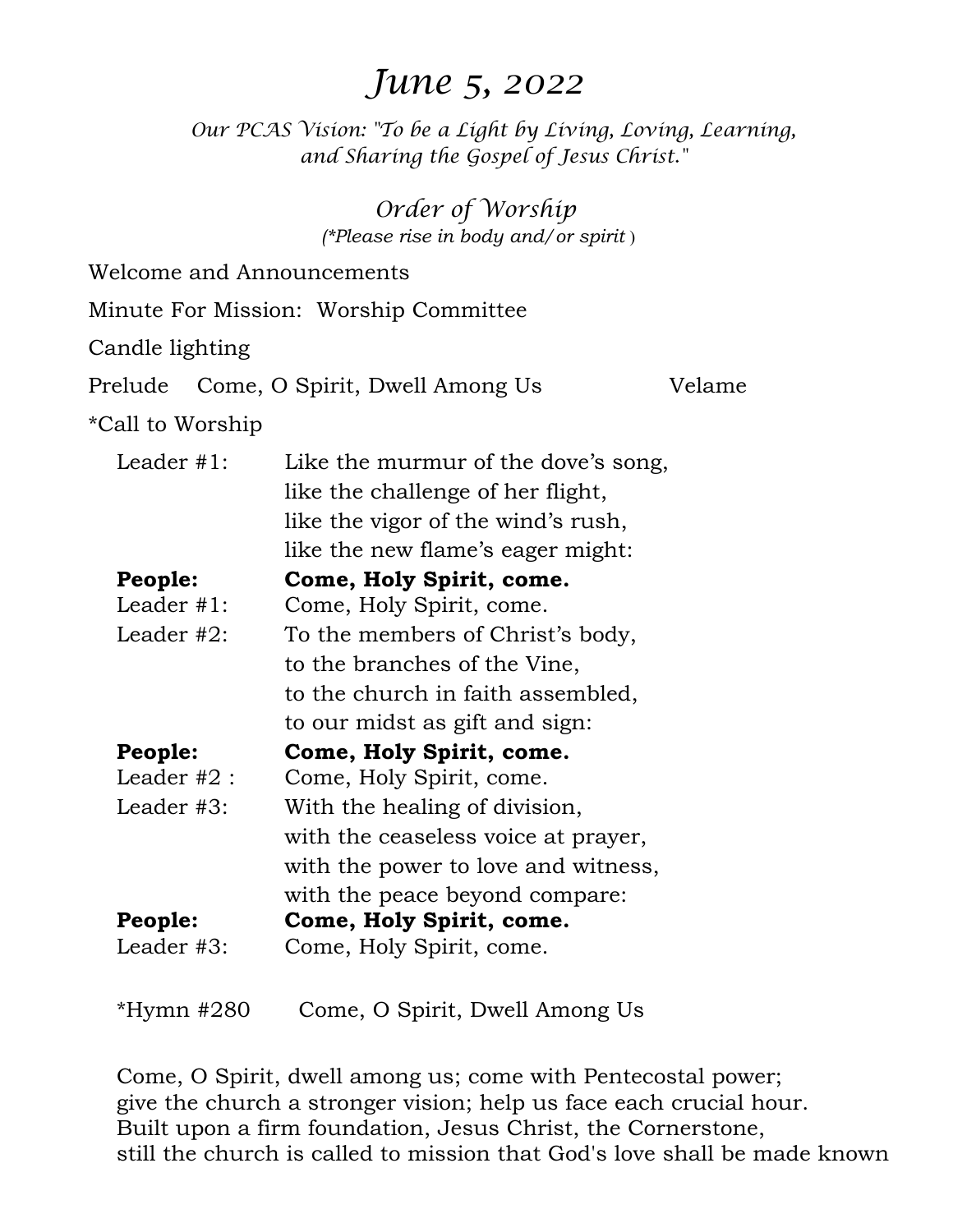We would raise our alleluias for the grace of yesteryears; for tomorrow's unknown pathway, hear, O Lord, our humble prayers.

In the church's pilgrim journey you have led us all the way; still in presence move before us, fire by night and cloud by day.

Come, O Spirit, dwell among us; give us words of fire and flame. Help our feeble lips to praise you, glorify your holy name. Father, Son, and Holy Spirit, Three in One: what mystery! We would sing our loud hosannas now and through eternity.

### Call to Confession

Leader: The promise of Pentecost lies in the relentless, irresistible activity of God whose Spirit comes among us with power and grace. God refuses to leave us alone, but rather keeps showing up with mercy and love. In confidence, let us confess our sin.

Prayer of Confession **(unison)** 

 **God of fire and wind, holy and powerful, mighty and mysterious, we are drawn by your Spirit to this place. As we gather and behold your glory, we become aware of our sin. We have ignored your word. We have rejected your gifts. We have failed in your work. Ignoring the truth of Pentecost, we exclude those different from us. We divide our loyalties, and we divide our hearts. Let your Spirit burn away our sins and fill us with faith and courage, so that we might live into the promise of this day and receive the fullness of all that you have prepared for us in Jesus Christ.**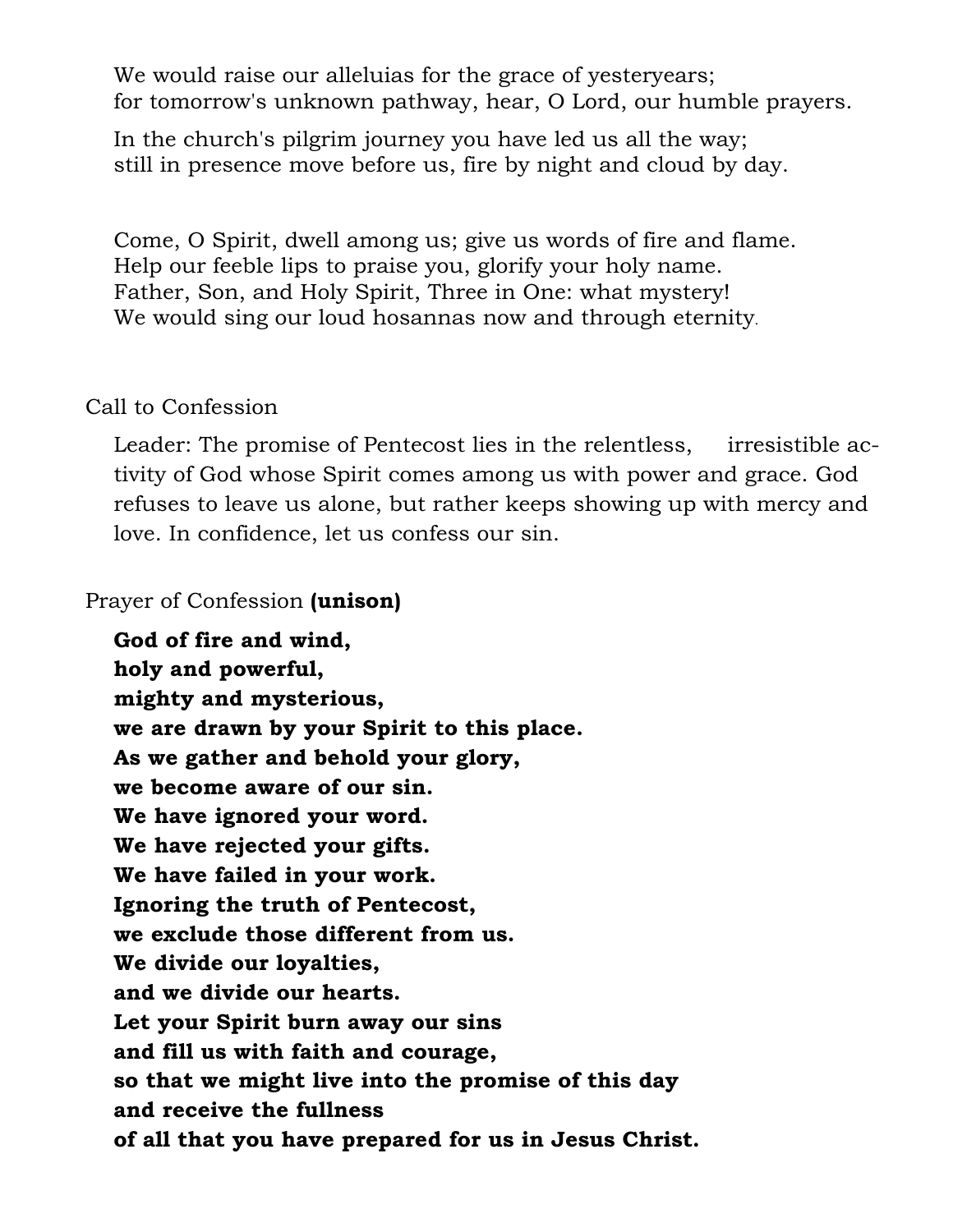Assurance of Pardon

Leader: The Holy Spirit animates our lives, lifting us into the presence of Christ, and sealing our hearts in the promise of his faithful love. This is good news!

## **People: Praise be to God.**

Prayer for Illumination

First Scripture Lesson John 14:8-17 This is the Word of the Lord. **Thanks Be to God!** 

Children's Message

Sharing of Joys and Concerns

Leader: We are told in Romans 8:26 that the Spirit helps us in our weakness, and intercedes for us "with groanings too deep for words". We are assured that our God who searches our hearts, "knows what is the mind of the Spirit, because the Spirit intercedes for the saints, according to the will of God". So today, we especially seek the intercession of the Holy Spirit, and would ask each person seeking prayer, when called upon, to stand if they are able, and offer one word, (reflecting a name or a need), and remain standing. Then Pastor Katja will individually invite those on Zoom to do the same. Then we will seek together the intercession of the Holy Spirit on our behalf, and our Minister of music and Brother, Marcello will offer the Lord's prayer over us in the Portuguese language.

The Lord's Prayer : Prayed over us in Portuguese

\*Passing of the Peace

Second Scripture Lesson Acts 2:1-12 This is the Word of the Lord. **Thanks Be to God!** 

Sermon "What if God Gets Out?"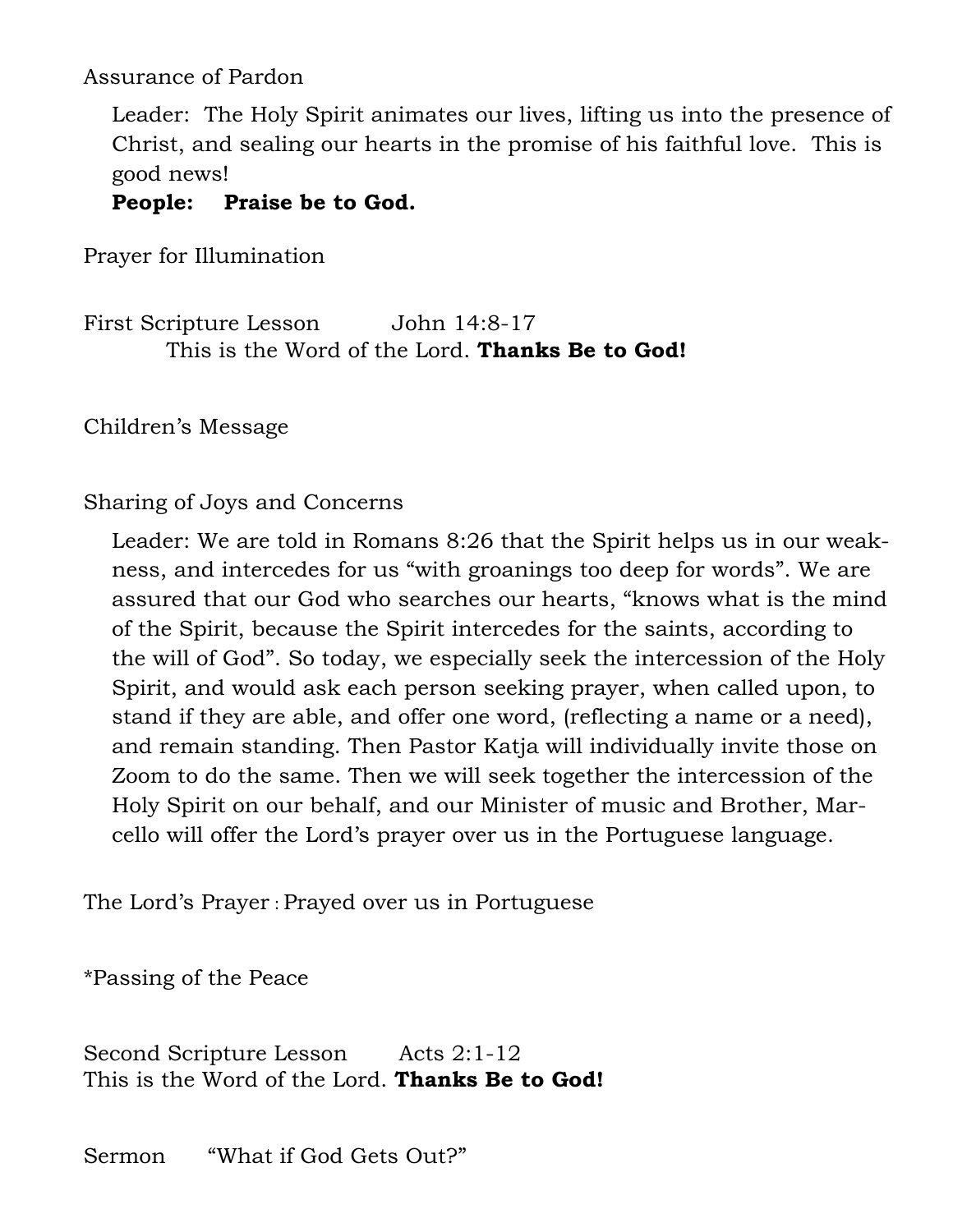Offering

Offertory We are Marching in the Light of God South Africa Chancel Choir

\*Doxology

\*Prayer of Dedication

*We recognize today our Per Capita giving which enables us to be 8,813 churches, 241 worshiping communities, and 107 new church developments with 1.2 million members in mission together.*

Invitation to the Lord's Supper

| Leader: | God, who moved over the deep in a holy breath,            |
|---------|-----------------------------------------------------------|
| People: | Come to us this day - Pentecost.                          |
|         | Arrive in the wind. [The people are invited to wave their |
|         | streamers]                                                |
| Leader: | God, who spoke in a bush that was burned but not con-     |
|         | sumed,                                                    |
| People: | Come to us this day - Pentecost.                          |
|         | Arrive in a holy flame. [The people are invited to wave   |
|         | their streamers]                                          |
| Leader: | God, who is present each time we gather at the table,     |
| People: | Come to us this day - Pentecost.                          |
|         | Arrive in bread and cup, conversation and connection.     |

*The communion elements are now brought to the table* 

| Leader:        | Pour out your Holy Spirit.            |
|----------------|---------------------------------------|
|                |                                       |
|                | Set us aflame, but do not consume us. |
|                | Fill us with holy nourishment.        |
| <b>People:</b> | We have arrived this day - Pentecost. |
|                | We have come to worship.              |
|                | [People wave streamers]               |

Prayer of Great Thanksgiving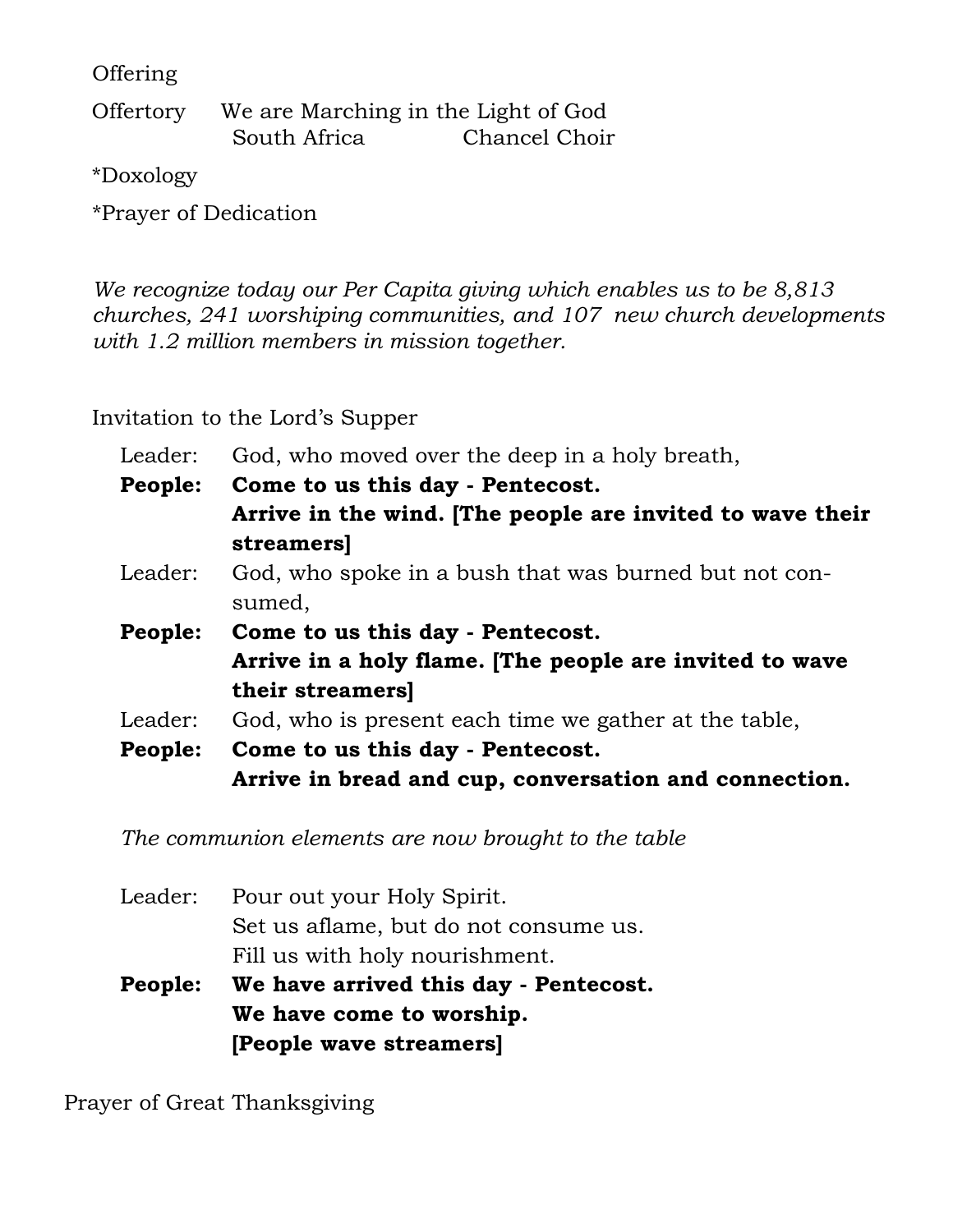Sharing of the Elements

*You are invited to come to the table to receive the bread and cup. Deacons will serve those needing to be served at their seats.* 

# Prayer After Communion (unison) **Through your gifts, O Lord, we have received your promise, presence, and power. It only takes a spark to get a fire going. May this be the spark.**

Hymn 289 On Pentecost They Gathered *People are invited to wave their streamers in celebration*  On Pentecost they gathered quite early in the day, a band of Christ's disciples, to worship, sing, and pray. A mighty wind came blowing, filled all the swirling air, and tongues of fire a-glowing inspired each person there.

The people all around them were startled and amazed to understand their language, as Christ the Lord they praised. What universal message, what great good news was here? That Christ, once dead, is risen to vanquish all out fear.

God pours the Holy Spirit on all who would believe, on women, men, and children who would God's grace receive.

That Spirit knows no limit, bestowing life and power. The Church, formed and reforming, responds in every hour.

O Spirit, sent from heaven on that day long ago, rekindle faith among us in all life's ebb and flow. O give us ears to listen and tongues a-flame with praise, so folk of every nation glad songs of joy shall raise

\*\*Benediction

Postlude

*Credits: Call to Confession, Prayer of Confession, Assurance of Pardon, from Call to Worship, a publication of the PCUSA Office of Theology and Worship, and the official journal of The Presbyterian Association of Musicians*